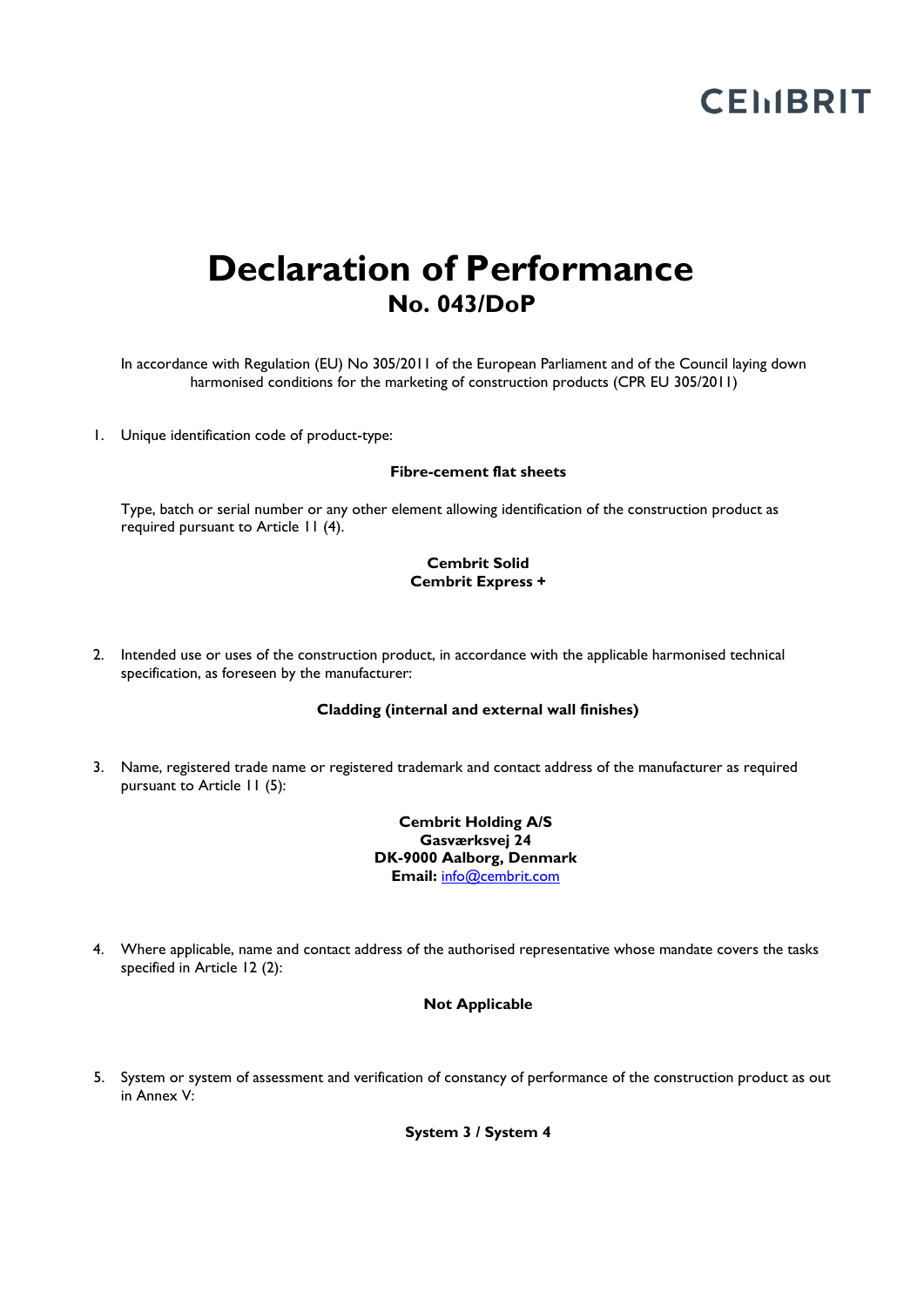# **CEMBRIT**

6a. Name and identification number of the notified body (in case of the declaration of performance concerning a construction product covered by a harmonised standard):

#### **FOR PRODUCTS MANUFACTURED ACCORDING TO SYSTEM 3**

# **MPA Bau Hannover Notified body No. 0764 Nienburger Straße 3, D-30167 Hannover, Germany**

Performed initial type- and acceptance tested under system 3, according EN12467. Test Report no. 160334, dated January 16<sup>th</sup>, 2016.

Performed reaction to fire testing and classification according EN 13501-1. Classification report no. 163976, dated September 15, 2016.

### **FOR PRODUCTS MANUFACTURED ACCORDING TO SYSTEM 4**

#### **Initial Type Test performed by manufacturer**

Performed Initial Type Test under system 4 according to EN 12467. Test report no.: 32-1-1-41/ITT/20200407 and test report no. 32-1-1-55/ITT/20211012.

# **MPA Bau Hannover Notified body No. 0764 Nienburger Straße 3, D-30167 Hannover, Germany**

Performed reaction to fire testing and classification according EN 13501-1. Test report no. 203439, dated August  $18<sup>th</sup>$  2020 and test report no. 216660, dated December  $8<sup>th</sup>$ , 2021.

> **Danish Institute of Fire - DBI Notified body No. 0845 Jernholmen 12 DK-2650 Hvidovre, Denmark**

Performed reaction to fire testing and classification according EN 13501-1. Test report no. PCA10724A, dated 17. May 2021.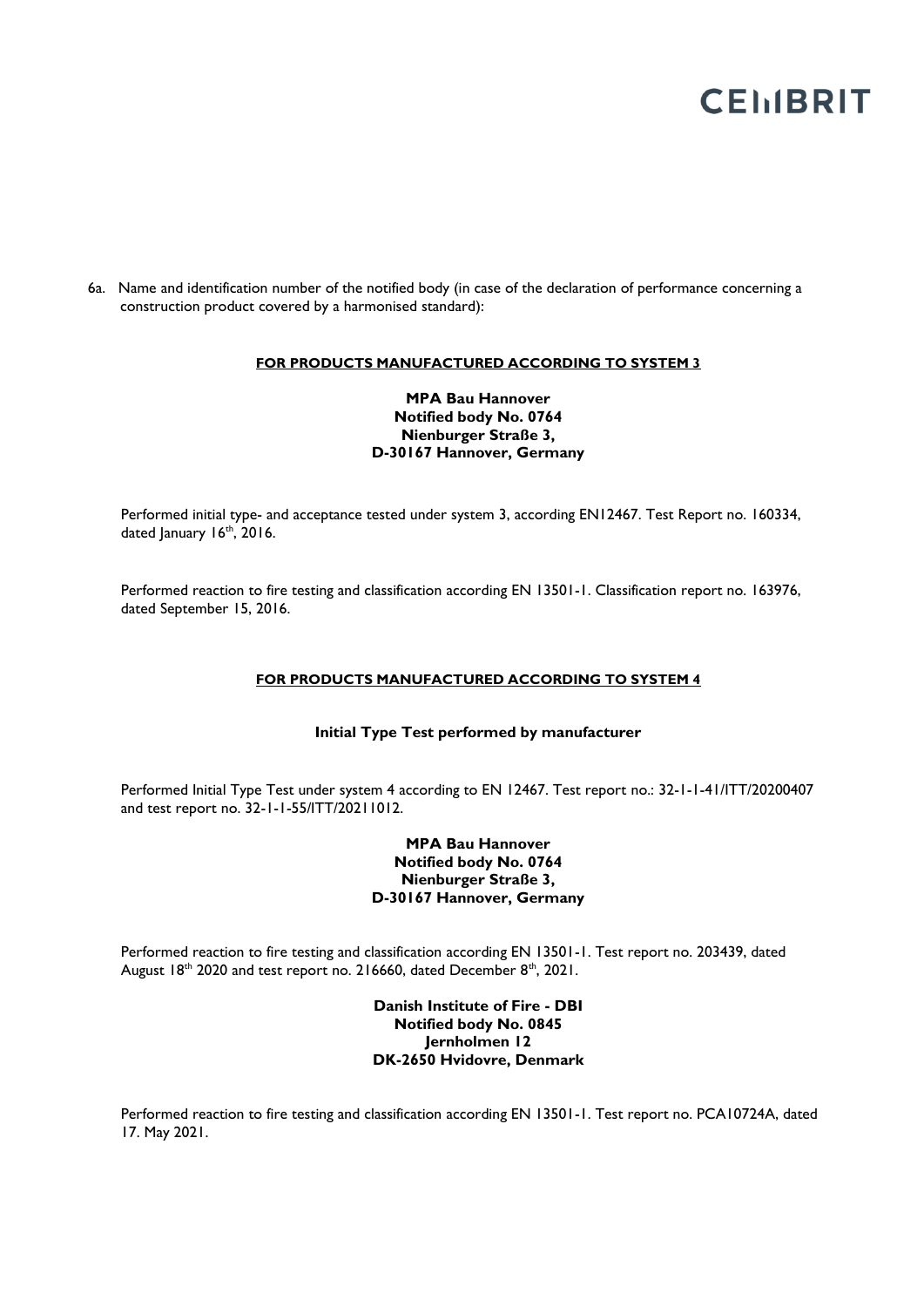

#### **PRODUCTS PRODUCED BY SUBCONTRACTOR ACCORDING TO SYSTEM 3**

# **MA39-Prüf-, Überwachungs-, und Zertifizierungstelle VFA-Labors für Bautechnik, Rinnbrückstrasse 15 1110 Wien, Austria Notified body No. 1139**

Performed initial type- and acceptance testing according EN12467. Test report no. MA39-VFA2001-1150.01-.03, dated March 5, 2002 and test report no. MA39-VFA2010-1437.04 dated January  $11^{th}$ , 2011.

# **MPA Bau Hannover Notified body No. 0764 Nienburger Straße 3, D-30167 Hannover, Germany**

Performed acceptance test according EN12467. Test Report no. 185567, dated November 20<sup>th</sup>, 2018 and Test Report no. 212017, dated April 30<sup>th</sup>, 2021.

# **IBS-Institut für Brandschutztechnik und Sicherheitsforschung Petzoldstrasse 45 4017 Linz, Austria Notified body No. 1322**

Performed reaction to fire testing and classification according EN 13501-1. Test report No. 07041606BE, dated 20. March 2008.

6b. Name and identification number of the Technical Assessment Body (in case of the declaration of performance concerning a construction product for which a European Technical Assessment has been issued):

## **Not applicable**

# 7. Declared performance:

| <b>Essential characteristics</b> | <b>Performance</b> | <b>Harmonised technical</b><br>specification |
|----------------------------------|--------------------|----------------------------------------------|
| Type of sheets                   | NT                 |                                              |
| Intended use category            | A                  |                                              |
| Class of strength                | 4                  |                                              |
| Mechanical resistance            | Min. 18 MPa        |                                              |
| Reaction to fire                 | $A2-s1, d0$        |                                              |
| Water impermeability             | No waterdrops      | EN 12467:2012+A2:2018                        |
| Dimensional variations           | Level I            | Fibre-cement flat sheets                     |
| Release of dangerous substances  | <b>NPD</b>         | Product specification and test methods       |
| Durability against warm water    | $R_1 \ge 0.75$     |                                              |
| Durability against soak/dry      | $R_1 \ge 0.75$     |                                              |
| Durability against freeze-thaw   | $R_1 \ge 0.75$     |                                              |
| Durability against heat - rain   | Pass               |                                              |